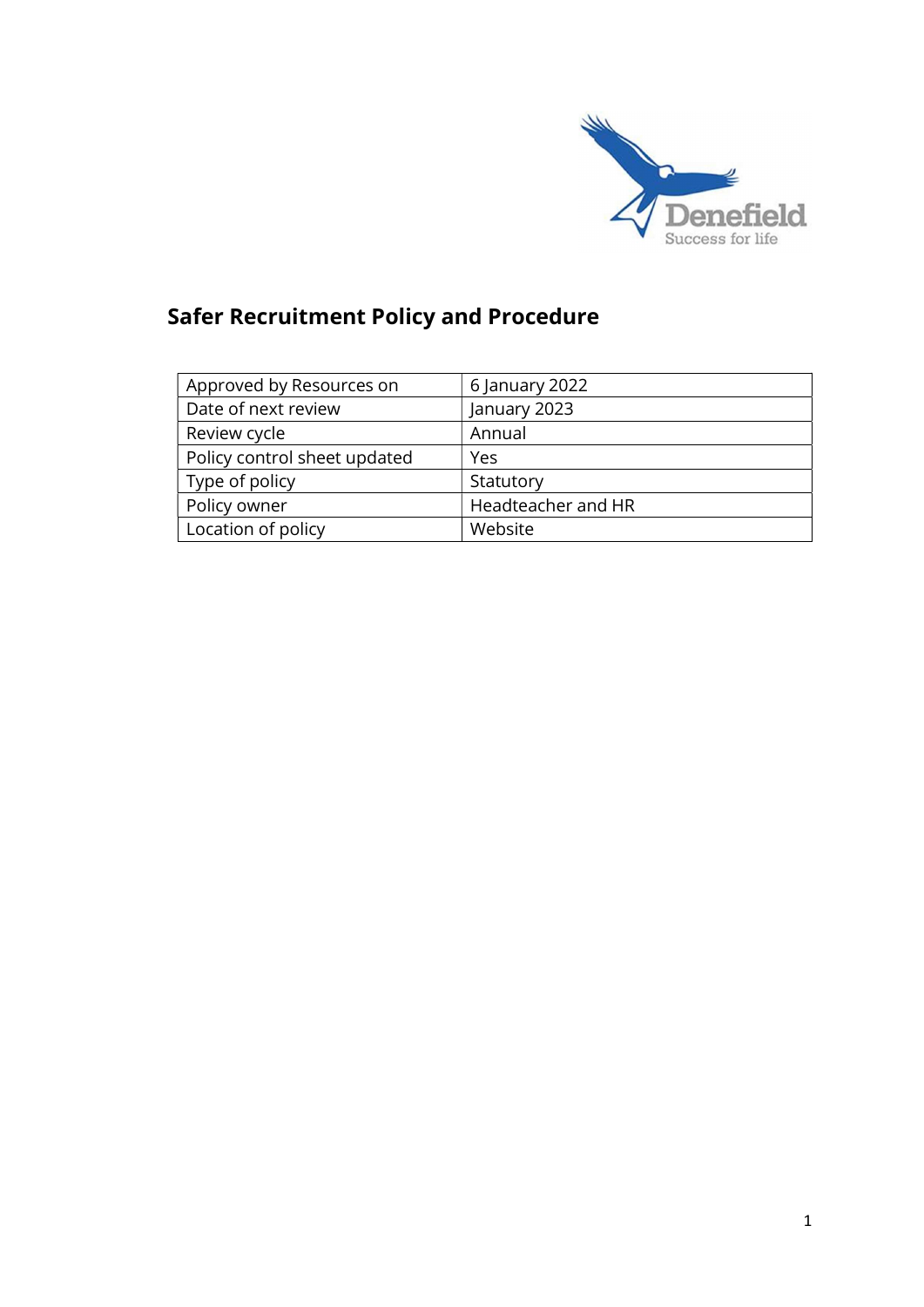#### Safer Recruitment Procedure

#### **Status: Statutory**

#### 1. Purpose

This document describes the recruitment procedure for all staff, including volunteers, at Denefield. All provisions of the Keeping Children Safe in Education (September 2021) are incorporated within this procedure.

#### 2. Who does this guidance apply to?

The guidance applies to all people working or applying to work in the school. This includes teaching staff, support staff, trustees, volunteers and other people that may work with students.

#### 3. Delegation

Decisions concerning the need to recruit staff, outside of the leadership team, are delegated to the Headteacher by the Trust Board. All such decisions will be made in the context of the relevant curricular needs and financial circumstances.

Decisions concerning the remuneration for teaching posts will be made in accordance with the Teacher's Pay Policy. Decisions concerning the remuneration for support staff will be made in accordance with the support staff pay policy.

# 4. Equal opportunities

The school is committed to equality of opportunity for all. Our staff are encouraged to demonstrate their commitment to equality by taking action which eliminates discrimination and promotes equality of opportunity.

The recruitment and selection process should be applied fairly and consistently to all applying for positions within the school regardless of gender, race, marital status, national or ethnic origin, nationality, disability, sexuality, sexual orientation, age , religion, trade union membership/non membership, status or number of hours worked.

#### 5. Advertising posts

The Headteacher will liaise with the Human Resources Manager to determine where and how to advertise the post; nationally, locally or internally.

#### Teaching staff posts

Advertisements will be placed on the school website and a variety of social media platforms. In addition, the post will be advertised with the TES and/or with a recruitment agency where experience indicates that this may be necessary to attract a suitable field.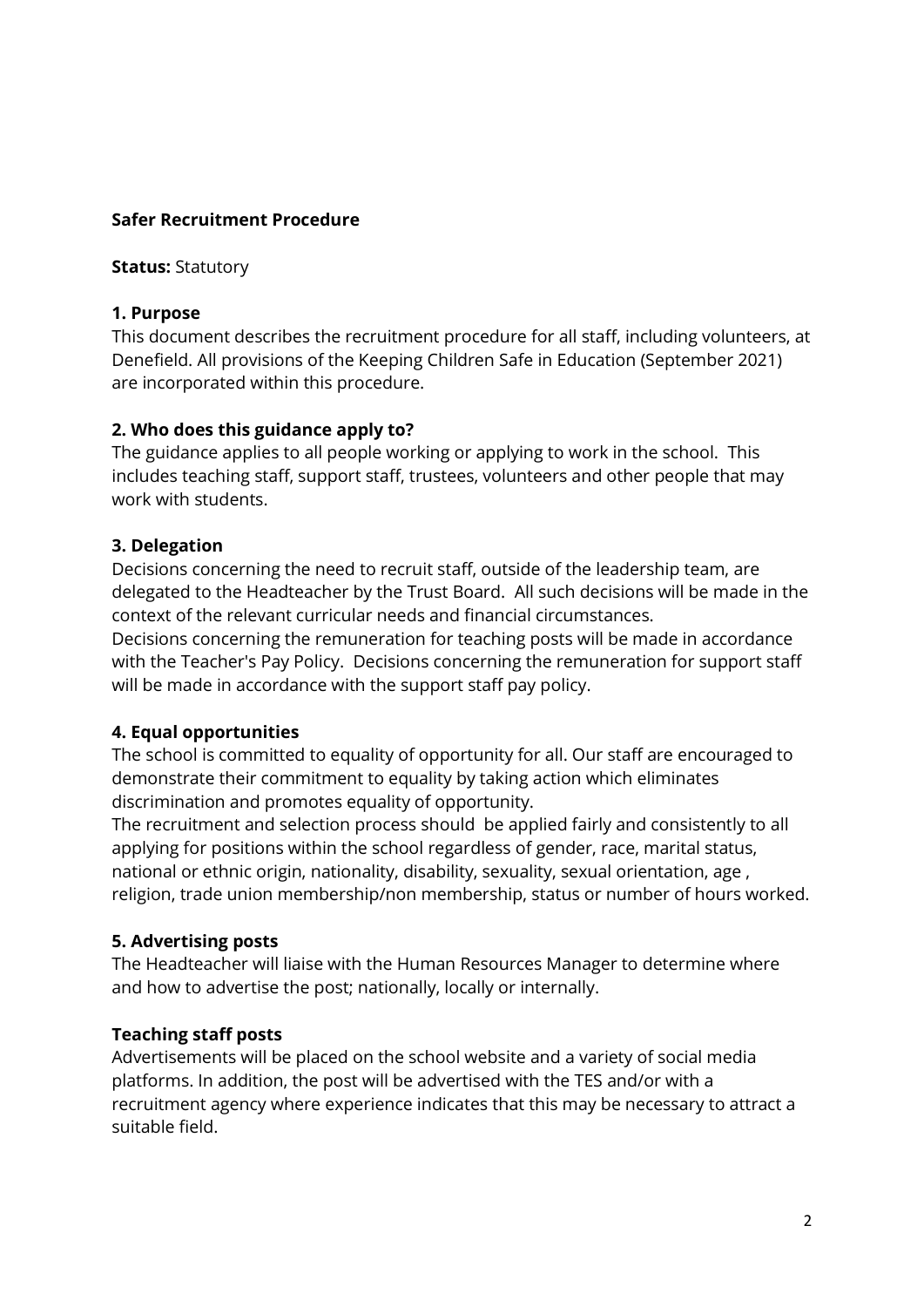# Support staff posts

Advertisements will be placed on the school website, shared to parents via the school's communication platform and, where experience indicates that it may be necessary in order to attract a suitable field, via Greensheets and/or the TES and/or social media. In some cases certain posts may be advertised in local post offices, village notice boards etc.

In cases where a member of staff is employed on a fixed term contract for a post which then becomes available as a permanent post, the school may choose to offer the permanent post to that individual without further advertising.

Where staff are invited to take on a management or leadership responsibility for a fixed term, in an acting capacity, the acting post will be advertised internally.

Prior to all advertisements going live, the relevant job description and person specification will be reviewed by the line manager and approved by a senior member of staff.

# Content of advertisements

#### Teaching posts

Advertisements will specify the main subjects to be taught and/or the nature of any management responsibility, the start date of the appointment, whether the post is permanent or fixed term and, in the case of fixed term contracts, the end date of the contract. The remuneration for the post will be expressed in terms of the applicable pay scales for teachers. The closing date for applications will be stated as will the interview date where possible.

# Support staff posts

Advertisements will specify main responsibilities, whether the role is term-time only, hours per week, the start date of the appointment, whether the post is permanent or fixed term and, in the case of fixed term contracts, the end date of the contract. The remuneration for the post will be expressed in terms of the local government pay grade and will reflect the actual salary range associated with the post as well as the full time equivalent salary. The closing date for applications will be stated as will the interview date where possible

#### Safeguarding statement

Advertisements for roles will include the following sentences:

'Denefield School is committed to safeguarding and promoting the welfare of children and young people and expect all staff and volunteers to share this commitment. All successful candidates will be subject to Disclosure and Barring Service (DBS) checks along with other relevant employment checks. CVs will not be accepted.'

# Application process

Prospective applicants will respond to the advertisement by requesting or downloading further information which will include a person specification, a job description and an application form. The application form will be returned to the school by the specified closing date accompanied, in the case of teaching staff applications, by a supporting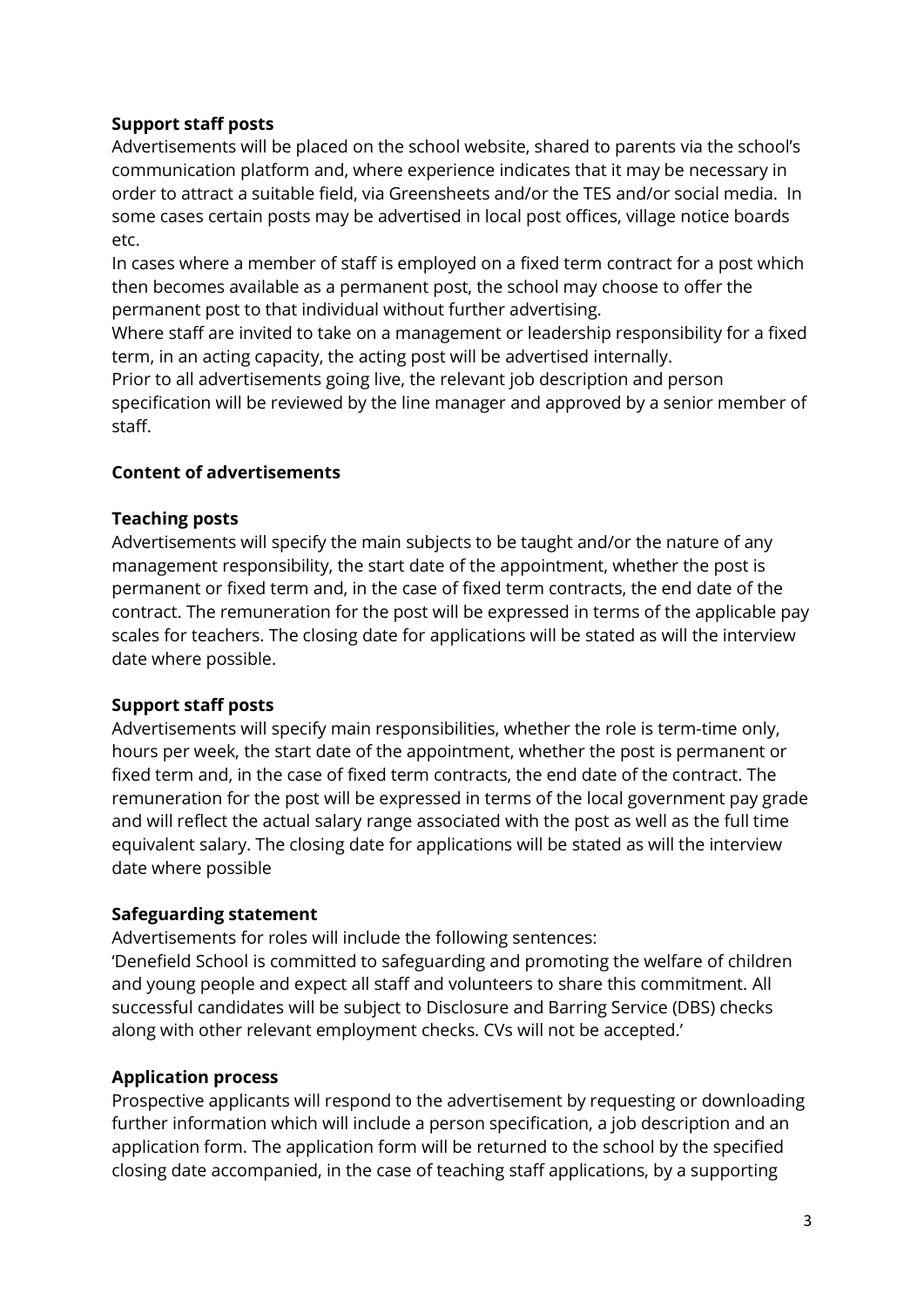statement. Any form of curriculum vitae is not acceptable in place of a completed application form.

# 6. Selection process

# Shortlisting

Shortlisting of the most suitable candidates will take place as follows:

- For the post of Headteacher, by a panel of trustees which will include the Chair of the Trust Board and the HR Manager
- For the post of Deputy Head, by the Headteacher, a panel of trustees and the HR Manager
- For other leadership posts, by the Headteacher, Deputy Headteacher, a panel of trustees and the HR Manager
- For the posts of Finanace Director, Operations Director and HR Manager, the Headteacher, and a panel of trustees
- For other teaching posts, by the member of the Senior Leadership Team responsible for the faculty and the relevant Faculty Leader and Head of Department as appropriate.
- For support staff, by the HR Manager and the Line Manager and, for more senior support roles, the Headteacher.

The shortlisting will be carried out by considering each application against an agreed set of criteria. This will detail essential and desirable qualifications, qualities and experience for the post holder and will be based upon the person specification.

In addition, as part of the shortlisting process, schools should consider carrying out an online search (including social media) as part of their due diligence on the shortlisted candidates. This may help identify any incidents or issues that have happened, and are publicly available online, which the school might want to explore with the applicant at interview.

Those shortlisting application forms should check to ensure that dates line up and there are no unexplained gaps in employment history. If there are gaps, the lead interviewer will need to take this up at interview.

# 7. References

References will be requested for all applicants, including internal applicants, following shortlisting. Referees will be asked to complete the school reference request form, which asks for confirmation about the suitability to work with children and whether the applicant has been subject to any disciplinary procedures.

For posts where it is known that recruitment is likely to be difficult, references may be requested as the applications are received in order to reduce the time from the closing date to making the appointment.

References will be requested directly from the referee and open references will not be accepted, for example in the form of 'to whom it may concern' testimonials. References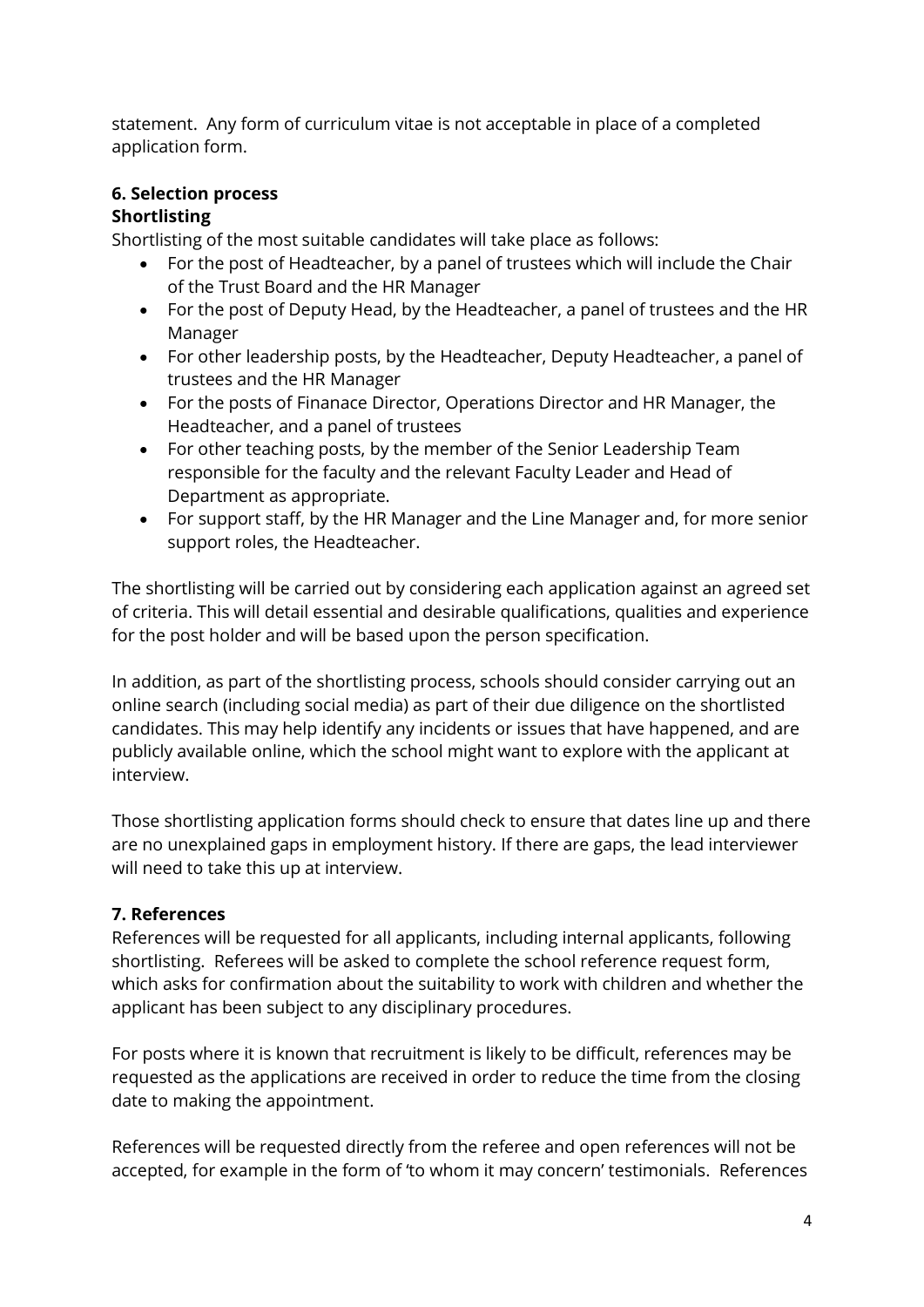should be sought from a senior person within the organisation and not, for example, a colleague. If a candidate for a teaching post is currently employed as a teacher, one referee must be their current Headteacher. If they are not currently working as a teacher, one referee must be the Headteacher from the last school in which they were employed.

References will be checked by the HR Manager to ensure that all specific questions have been answered satisfactorily. The referee should be contacted to provide further clarification as appropriate: for example, if the answers are vague.

References will be compared for consistency with the information provided by the candidate on their application form. Where necessary, clarification will be sought by telephone and a record of the conversation will be kept on file. Any discrepancies should be taken up with the candidate at interview.

Electronic references will be vetted to ensure they originate from a credible source.

At least one reference for a successful candidate will be verbally verified by a senior member of staff to confirm the reference has been completed by the named person, and to discuss the content of the reference. In the case of the Headteacher, the Chair of the Headteacher's Appointment Panel will verbally verify both references with the referees. Referees must be contacted via the organisations main contact telephone number as listed on the organisation's letterhead/company profile. Direct dial or personal telephone numbers should not be used. A record of these conversations will be kept on file.

Any information about past disciplinary action or allegations should be considered carefully when assessing the applicant's suitability for the post (including information obtained from the Teachers Regulation Agency).

A minimum of two references should be obtained for external applicants and one reference for internal candidates. Where reference responses provide very little or inadequate information, consideration should be given to taking up additional references.

Internal references

Referees should be employed in a more senior position than the candidate and must not be part of the interview panel for the advertised post.

# Character references

Character references will only be accepted where a candidate has been out of work for an extended period of time. References will not be accepted from family members, including extended family members. Where possible referees should be an upstanding member of the community. Clarification on the suitability of a referee should be sought from the HR Manager.

#### 8. Calling for interview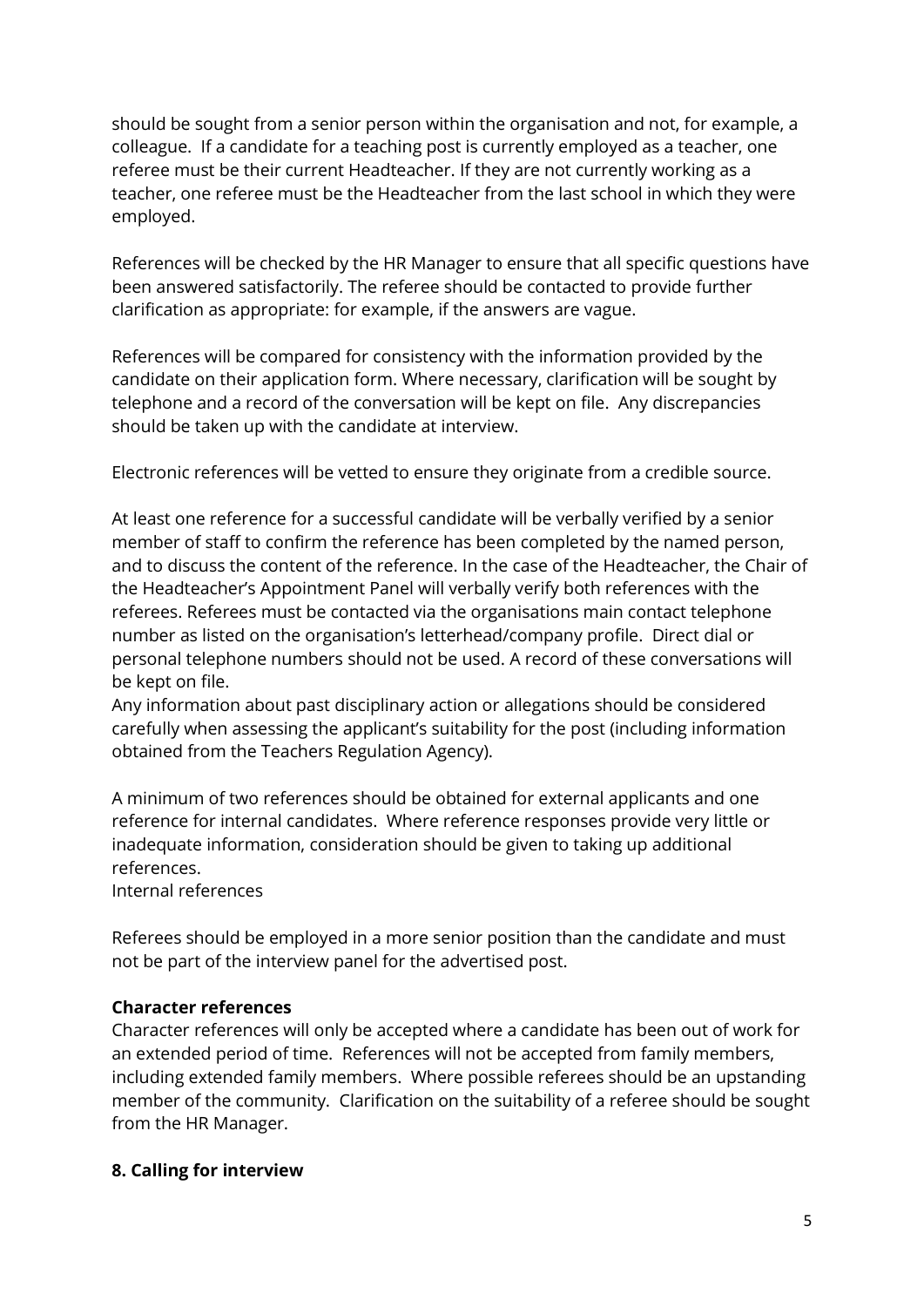Invitations to interview will include details of all arrangements such as date, time, and length of the selection process and selection activities. Candidates will be reminded that the interview is used to assess their suitability for the job as well as their suitability to work with children. Candidates will also be asked to bring all relevant documents, such as proof of qualifications, proof of identity, documentation providing their right to work in the UK and self-declarations. Only original documents will be accepted and copies will be taken and certified to be kept on the school file. (DBS certificates are not be retained on file once a recruitment decision has been made).

#### 9. Interviews

On arrival at Denefield, candidates will sign in at reception where they will be asked for their documentation. Only original documents will be accepted and these will be scrutinised by an appropriate member of staff in order to verify authenticity, prior to copying for school records. Any concerns or discrepancies will be relayed to the chair of the interview panel and taken up with the candidate during the interview. DBS certificates are not be retained on file once a recruitment decision has been made. Documents that have been copied for a candidate that is not appointed will be shredded at the end of the selection process.

# Tour of school

Students from various years will be used to show interview candidates around the school site during interviews. A minimum of two students will lead a tour and students will be briefed prior to the tour. Details of which candidates are with which students will be recorded.

# Formal interview

For all posts, at least one person on the interview panel must have current accreditation in Safer Recruitment by the DfE and a minimum of two people must make up the panel. The panel will convene before the start time for the interviews in order to agree the questions that the candidates will be asked.

Interviews should normally be of 20 to 40 minutes duration. All candidates will be questioned about their employment history. Any breaks in employment will require justification.

The core interview questions should be the same for each candidate and must include a selection of safeguarding questions, the answers to which must be recorded by all members of the panel. The only variation between candidates will be for those questions which refer directly to the application form, letter of application, references or issues that have arisen earlier in the selection process.

# Making the final selection

The panel will make the final selection. The reasons for the unsuccessful candidates not being appointed will also be agreed so that the chair of the selection panel can provide feedback to those candidates.

The successful candidate will be formerly offered the post, subject to the completion of pre-employment checks being completed to the school's satisfaction.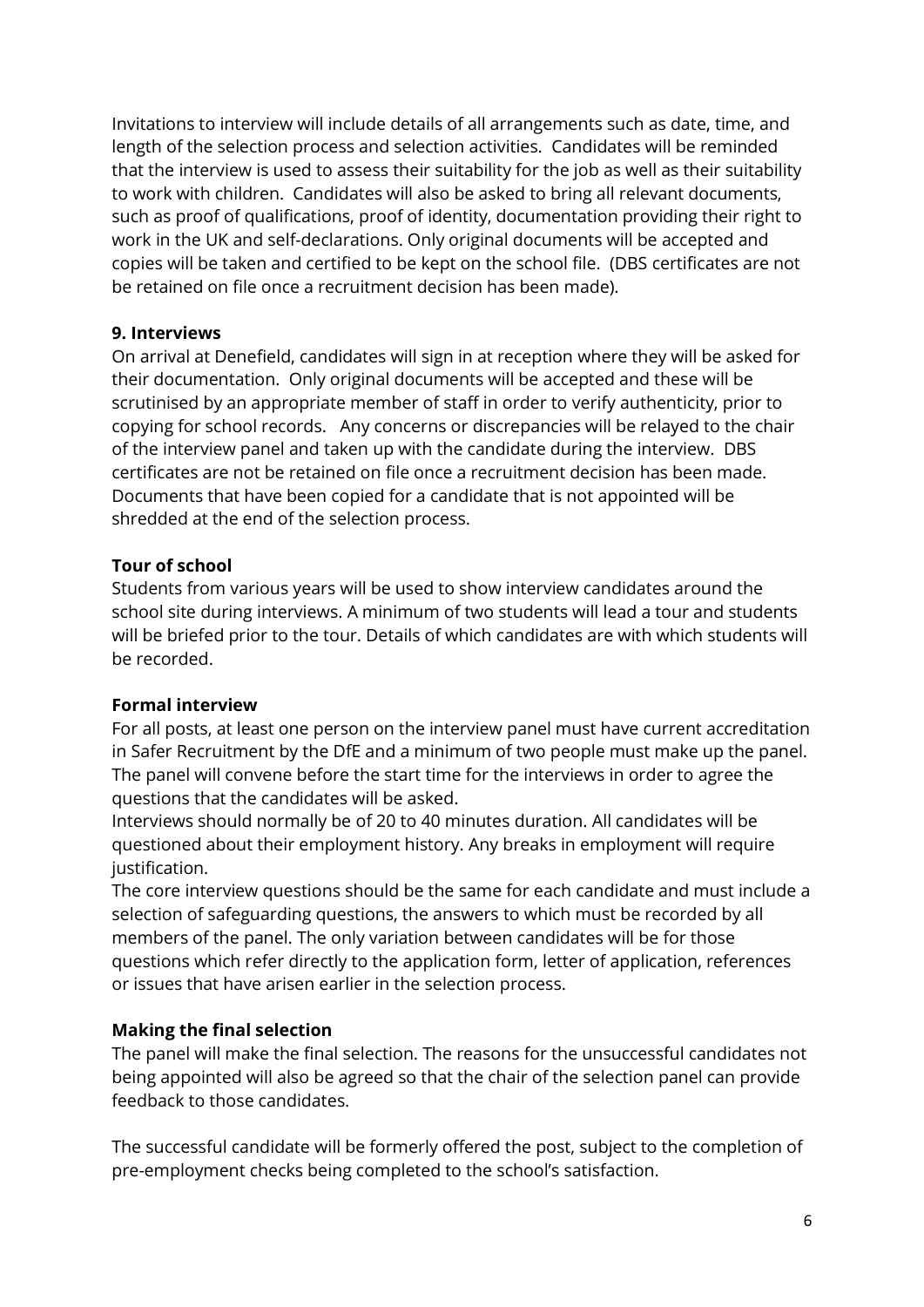The unsuccessful candidates will be informed of the decision and, wherever possible, they will each be offered feedback on their interviews. Interview notes for unsuccessful candidates will be kept on file for six months, after which they will be destroyed in line with the school's retention policy

# 10. Confirming the appointment and taking up the post

A letter and contract of employment confirming the offer of the post will be sent to the successful candidate as soon as practically possible following the interview. The letter will ask the candidate to confirm their acceptance of the post, by signing and returning the contract of employment. The offer of appointment must be conditional on satisfactory completion of the following pre-employment checks:

- Verification of the candidate's identity
- References that are satisfactory to the Headteacher
- Site of the candidate's DBS certificate, and where appropriate a check of the children's barred list, showing clearance which is satisfactory to the Headteacher
- Satisfactory overseas police checks, if the candidate has lived or worked outside the UK for three months or more within the last five years
- Verification of the candidate's mental and physical fitness to carry out their work responsibilities
- Verification of the candidate's right to work in the UK
- Verification of the candidate's professional qualifications, as appropriate
- Confirmation that a candidate employed to carry out teaching work is not subject to a prohibition order issued by the Secretary of State for Education or any sanction or restriction imposed by the GTCE (prior to March 2012)
- Confirmation that a person taking up a management position is not subject to a section 128 direction made by the secretary of state
- Post offer fitness for work reference

Where an enhanced DBS certificate is required, the application must be completed by the candidate before, or as soon as practical, after the person's appointment. If the candidate commences work prior to the DBS clearance being received, and no existing enhanced certificate with barred list checks is available to view, a separate barred list check must be completed and the candidate will be required to attend a formal risk assessment meeting with the HR Manager. The candidate must be adequately supervised until satisfactory clearance is received.

Where a declaration is made, or a DBS check reveals a positive disclosure of concern to the HR Manager, the candidate will be required to attend a formal risk assessment meeting with the Headteacher and HR Manager.

The school reserves the right not to proceed with, or to terminate, employment with immediate effect if any of the above conditions are not met, or if any of the documents referred to above are found to be falsified in any way.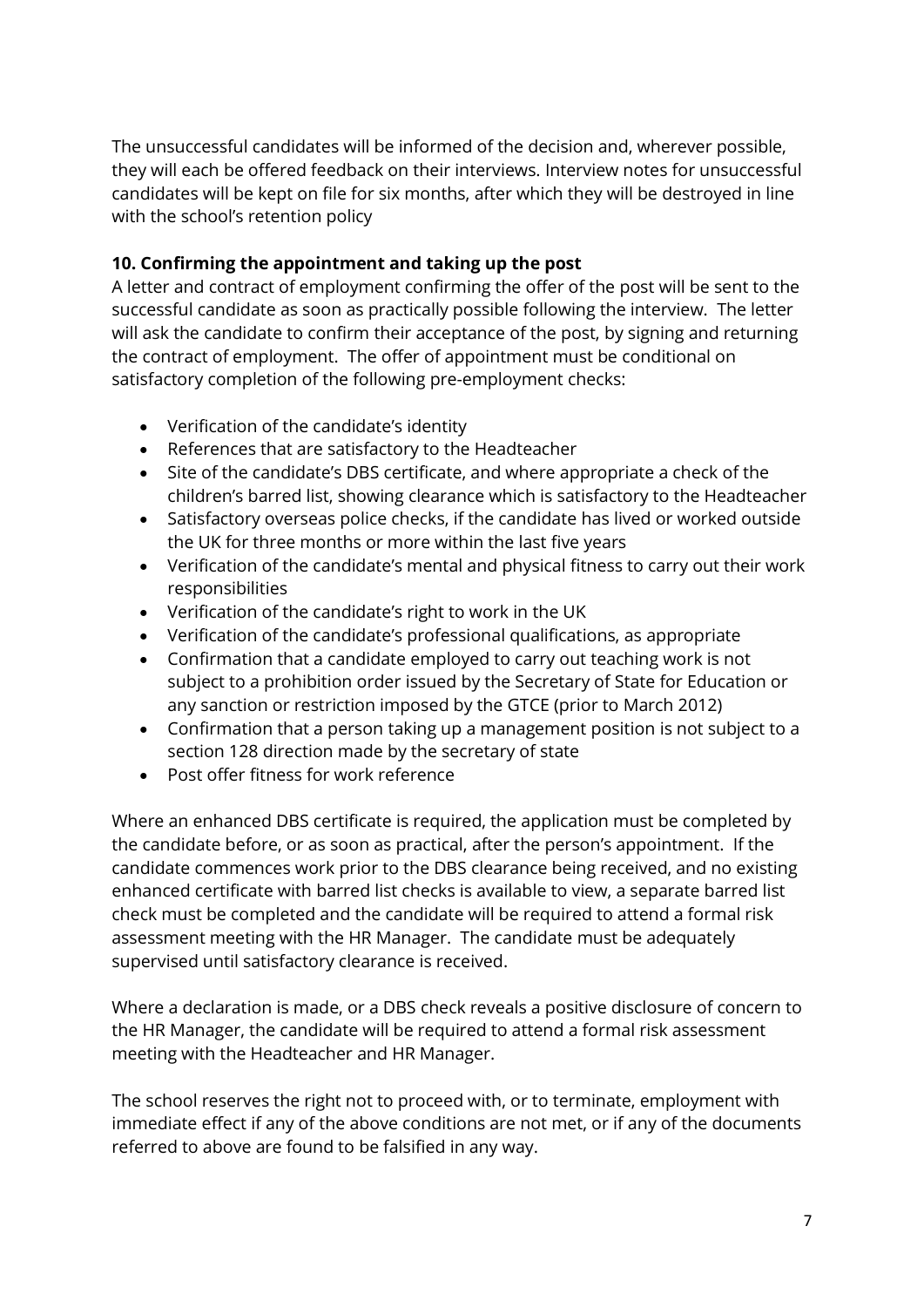# 11. Induction

All new employees, permanent or temporary, should be appropriately inducted. The content and nature of the induction will be specific to the role and the previous experience of the new starter.

A new starter's induction will include information about:

- Policies and procedures in relation to safeguarding and promoting the welfare of children, e.g., anti-bullying, racism, e safety, health and safety
- Safe practice and standards of conduct and behaviour expected of staff
- Other relevant procedures (disciplinary, capability, whistle blowing, code of conduct)
- Safeguarding training (face to face course)
- Information on the role of the designated lead for safeguarding
- Part 1 of the Keeping Children Safe in Education Guidance.

#### 12. Other people in school

Between the hours of 8.00am and 4.00pm it is necessary for the school to have clear information regarding other adults on site. Arrangements must be put in place to ensure any additional adults have the appropriate level of checks or suitable supervision arrangements are in place. Outside of these hours, any students on site must be under the direct supervision of a member of the school's staff.

#### Trustees and members

All academy trustees and members are subject to the following of checks which should be completed before they take up the post.

- An enhanced DBS check
- A section 128 direction check
- Identity checks
- Checks to confirm their right to work in the UK
- Any other checks deemed necessary where the trustee has lived or worked outside the UK
- Any trustee or member engaging in regulated activity will also need a barred list check (conducted alongside the enhanced DBS check).

On first appointment, the Chair of the Trust Board must apply to the DfE for an Academy Trust Chair Suitability Check which is counter signed by the Secretary of State.

# Trainee and student teachers

Trainee teachers are subject to the same pre-employment checks as a permanent member of staff. The responsibility for these checks will differ depending on the route that the trainee teacher is following:

If the school is paying the trainee teacher, i.e. they are following a salaried route, the school is responsible for all pre-employment checks and as such the candidate would be subject to the same checks and conditions imposed on all new members of staff.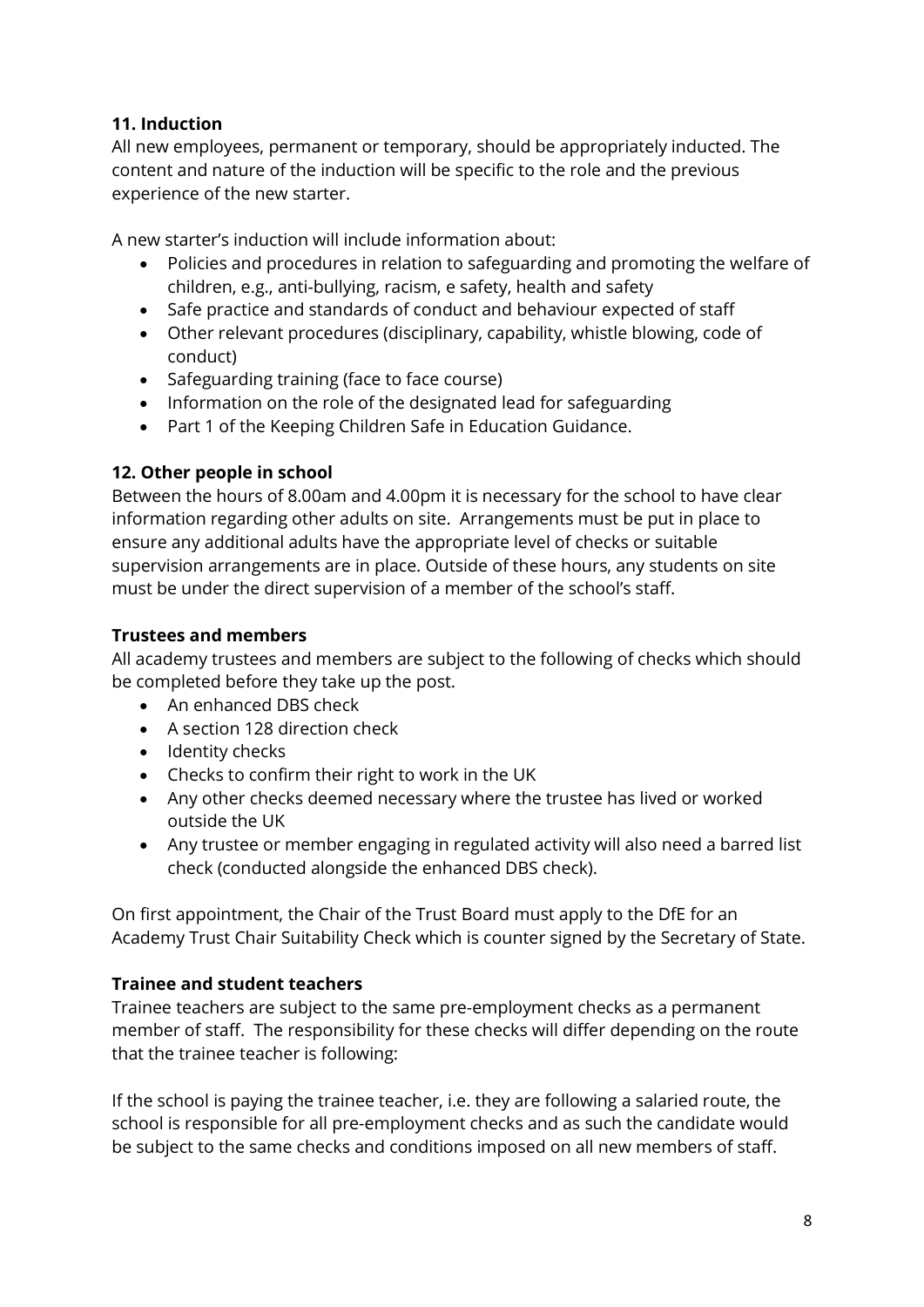If a trainee teacher is following a fee funded route all pre-employment checks would be the responsibility of the teacher training provider. In these circumstances the training provider will provide Denefield with written confirmation that the appropriate checks have been completed to their satisfaction. The candidate would be expected to present us with their original DBS certificate and photo ID on their first visit to the school.

Any candidate where checks have not been fully completed, or evidence has not been received, will need to be escorted in school between the hours of 8.00am and 4.00pm.

#### Volunteers

All volunteers will be asked, in the first instance, to complete a short questionnaire to allow the school to determine whether they will be engaged in regulated or nonregulated activity (as defined in the flow chart published in KCSIE 2021).

Those involved in regulated activity must complete an abbreviated application form.

References will be called, checked and verified, and a short interview conducted. A minimum of two people must make up the panel and at least one person on the interview panel must have current accreditation in Safer Recruitment by the DfE. The interviewers should explore the volunteer's motivation for working in the school environment and ask safeguarding questions, ensuring the responses are recorded. An enhanced DBS certificate, including the childrens' barred list check, must be obtained. The volunteer will be expected to present their original DBS certificate and photo ID on their first visit to the school.

Those not in regulated activity will be asked to complete a short form capturing their contact details and those of an emergency contact. They will not require a DBS certificate. They will, however, be expected to present photo ID on their first visit to the school. Volunteers who are not in regulated activity, and who do not hold a current, enhanced, DBS certificate must be issued with a red visitor's lanyard. They must be supervised at all times by a member of staff.

A volunteer should not begin volunteering until all necessary checks have been completed and under no circumstances should a volunteer for whom no checks have been obtained be left unsupervised in school or on a visit.

# Supply staff

It is the responsibility of the agency providing the member of supply staff to complete all relevant employment checks. The agency must provide written confirmation that all checks have been completed to a satisfactory level prior to the candidate being admitted for work.

On arrival at Denefield the candidate will be asked to present their DBS certificate and photo ID for scrutiny. Under no circumstances should supply staff for whom we have not received confirmation of employment checks and/or photo ID be left unsupervised in school.